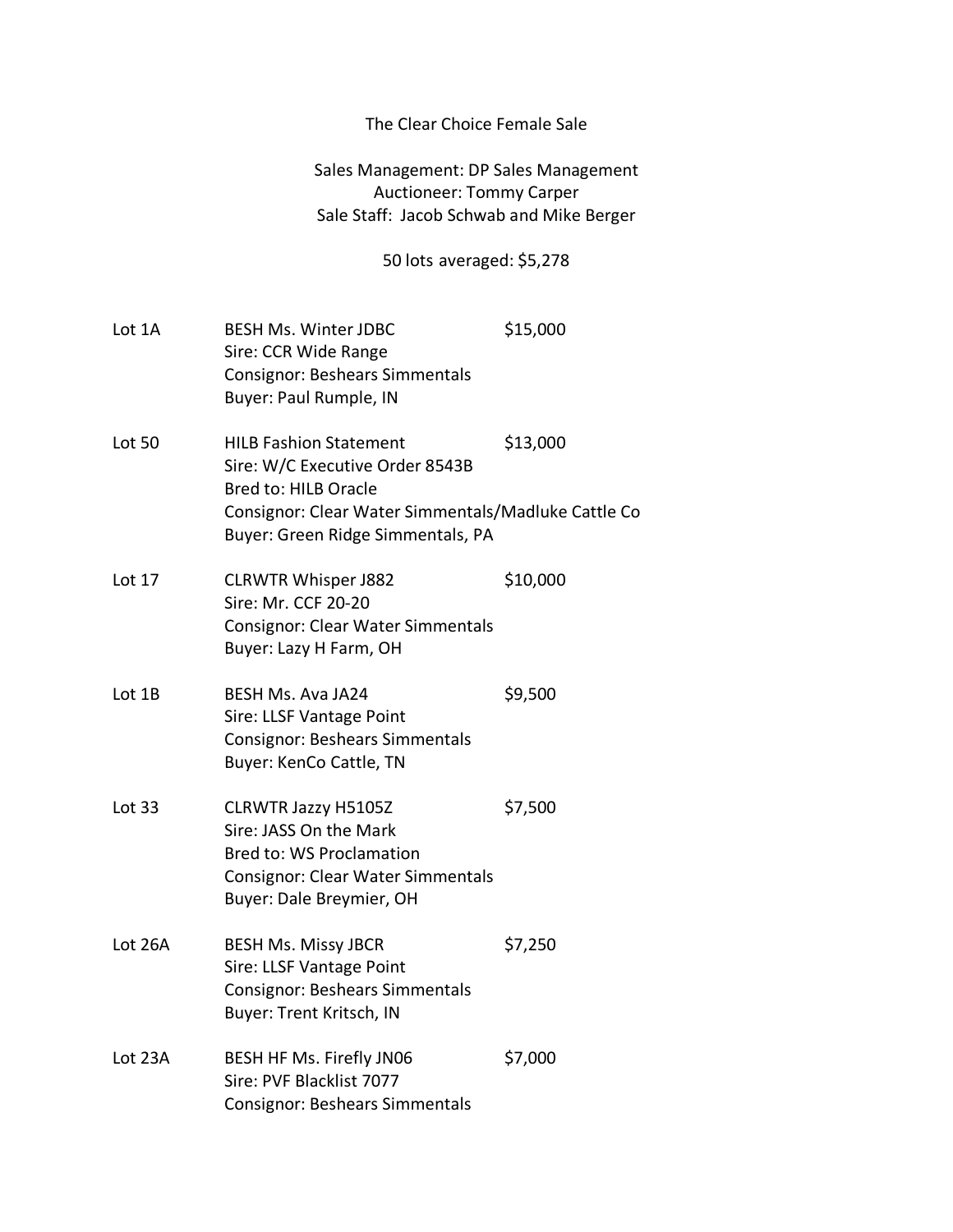Buyer: Kenneth Lucas, OH Lot 26B BESH Ms. Missy JF35 \$6,750 Sire: LLSF Vantage Point Consignor: Beshears Simmentals Buyer: Brookland Farms, KY Lot 14 E/T Alexus 368A \$6,500 Sire: Mr. NLC Upgrade U8676 Bred to: CLRS Guardian 317G Consignor: Beshears Simmentals Buyer: David & TJ Sporleder, IN Lot 25A CLRWTR Lady Luck J5105H \$6,250 Sire: W/C Relentless Consignor: Clear Water Simmentals Buyer: Bluegrass Genetics, KY Lot 10 HILB Love Spell A27K \$6,000 Sire: Mr. HOC Broker Bred to: CLRS Guardian Consignor: Beshears, Casey & Courtney Dickerson Buyer: David & TJ Sporleder, IN Lot 12 JS Southern Belle 5B \$5,800 Sire: Mr. HOC Broker Bred to: LCDR Intrigue Consignor: Clear Water Simmentals Buyer: Alvin Lilley, IN Lot 24 CLRWTR Lady Luck J5105A \$5,000 Sire: W/C Relentless 32C Consignor: Clear Water Simmentals Buyer: Fox Creek Simmental, IL Lot 16 CLRWTR Luvable J422B \$5,000 Sire: LLSF Vantage Point Consignor: Clear Water Simmentals Buyer: Barron Simmentals, KY Lot 35 CLRWTR Cora H58A \$5,000 Sire: WS Proclamation Bred to: FBFS Warsaw Consignor: Clear Water Simmentals